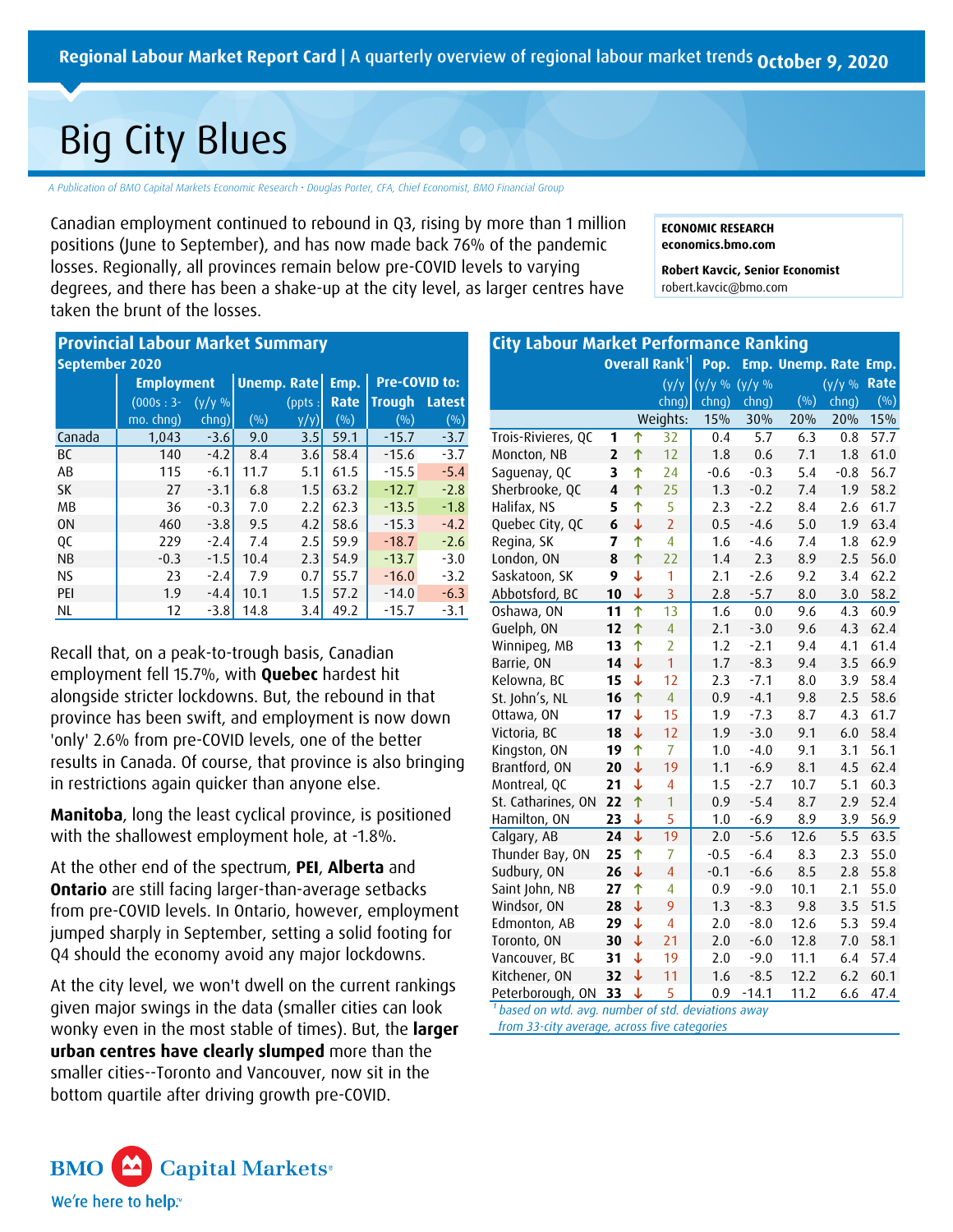## **Employment Growth**



## **Unemployment Rate**

(percent) 15 18 16 16 14 National AB SK MB ON 16 14 14 13 BC 12 14 12 12 11 12 10 10 10  $\,9$ 10 8 8 8 8  $\overline{7}$ 6 6 6 6 5  $\overline{4}$  $\sqrt{4}$  $\overline{4}$  $\mathcal{E}$  $\overline{2}$  $\overline{2}$  $\overline{2}$  $\overline{4}$ 90 00 10 20 90 00 10 20 90 00 10 20 90 00 10 20 90 00 10 20 18 16 25  $QC$ 16 NS 20 PEI NB NL 16 14 14 20 14 12 12 15 12 15 10 10 10 8  $\overline{8}$ 10  $\,8\,$ 10 6 6  $\sqrt{6}$  $\sqrt{4}$  $\sqrt{4}$ 4 5 5 90 00 10 20 90 00 10 20 90 00 10 20 90 00 10 20 90 00 10 20